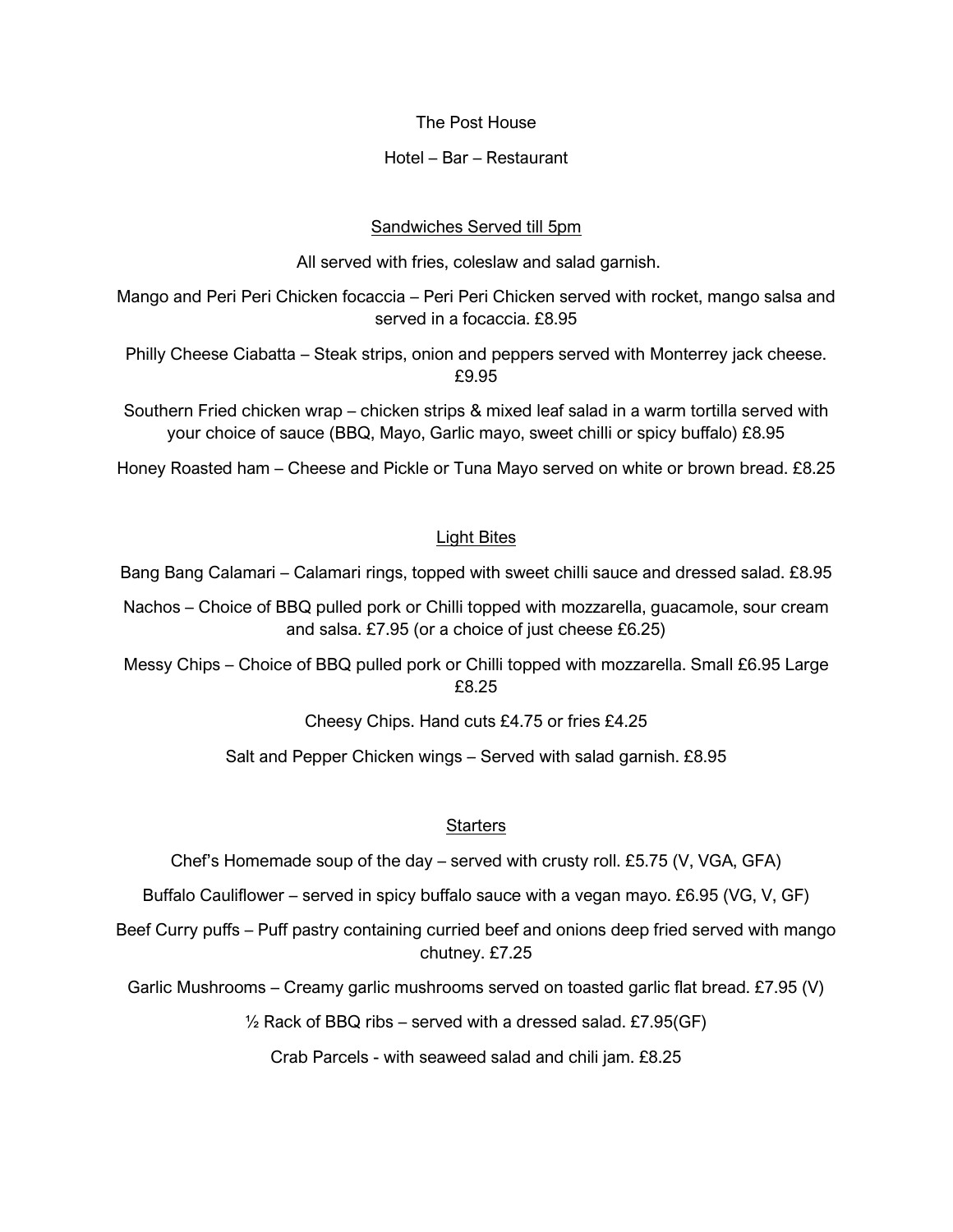## Mains

Chilli Beef – Welsh Valley Beef served in a chilli spiced sauce served with udon noodles, hand cut chips and prawn crackers. £17.25 (GF)

BBQ Ribs – Full rack of baby back ribs coated with a BBQ sauce and served with fries, slaw and dressed salad. £17.25 (GF)

Tandoori Pork Fillets – Medallions of Pork served on a bed of Rice, Naan Bread and a Tandoori Cream Sauce - £14.75 (GF)

Beef Short Rib – Slow braised Conwy valley beef served with carrots, baby leeks, horseradish mash and a cider gravy. £16.95 (GF)

Cawl – Chunk Welsh lamb broth served with crusty bread. £13.50 (GFA)

Pea and Spring onion Risotto – Arborio rice encased with garden peas and spring onions served with garlic bread. £13.95 (GFA, V, VGA)

Sea Food Risotto – Arborio rice with king prawns, Crab and Cray Fish Tails served with garlic bread. £15.50 (GFA)

Seabass - served on a bed of olives, tomatoes, crushed new potatoes and green beans. £13.95 (GF)

Whitby Scampi – Golden scampi served with hand cut chips and garden peas. £13.25

Battered Haddock – served with hand cut chips and mushy peas. £13.95 (GF)

8oz Rump Steak – served with hand cut chips, onion rings, garden peas, button mushrooms and cherry vine tomatoes. £16.95 (GF)

8oz Bavette Steak – Served with Chimichurri Sauce, Mediterranean Cous Cous and a Garnished Side Salad- £16.95 (GF)

Welsh Poynton's 8oz Beef Burger – served on seeded bun with baby gem lettuce, sliced tomatoes, Gherkins, cheese, dirty mayo and a crispy onion ring served with fries, salad and slaw. £14.25

The Post House Chicken Burger – served on seeded bun with baby gem lettuce, sliced tomato served with fries, salad and slaw. £13.95

Steak and Ale Pie – Steak pie wedge encased in pastry served with garden peas, hand cut chips and an extra jug of gravy. £15.25

Vegan Burger– 2 patties on a seeded bun with dill pickle, baby gem lettuce, sliced tomato and vegan dirty mayo served with fries and dressed salad. £12.95 (V, VG)